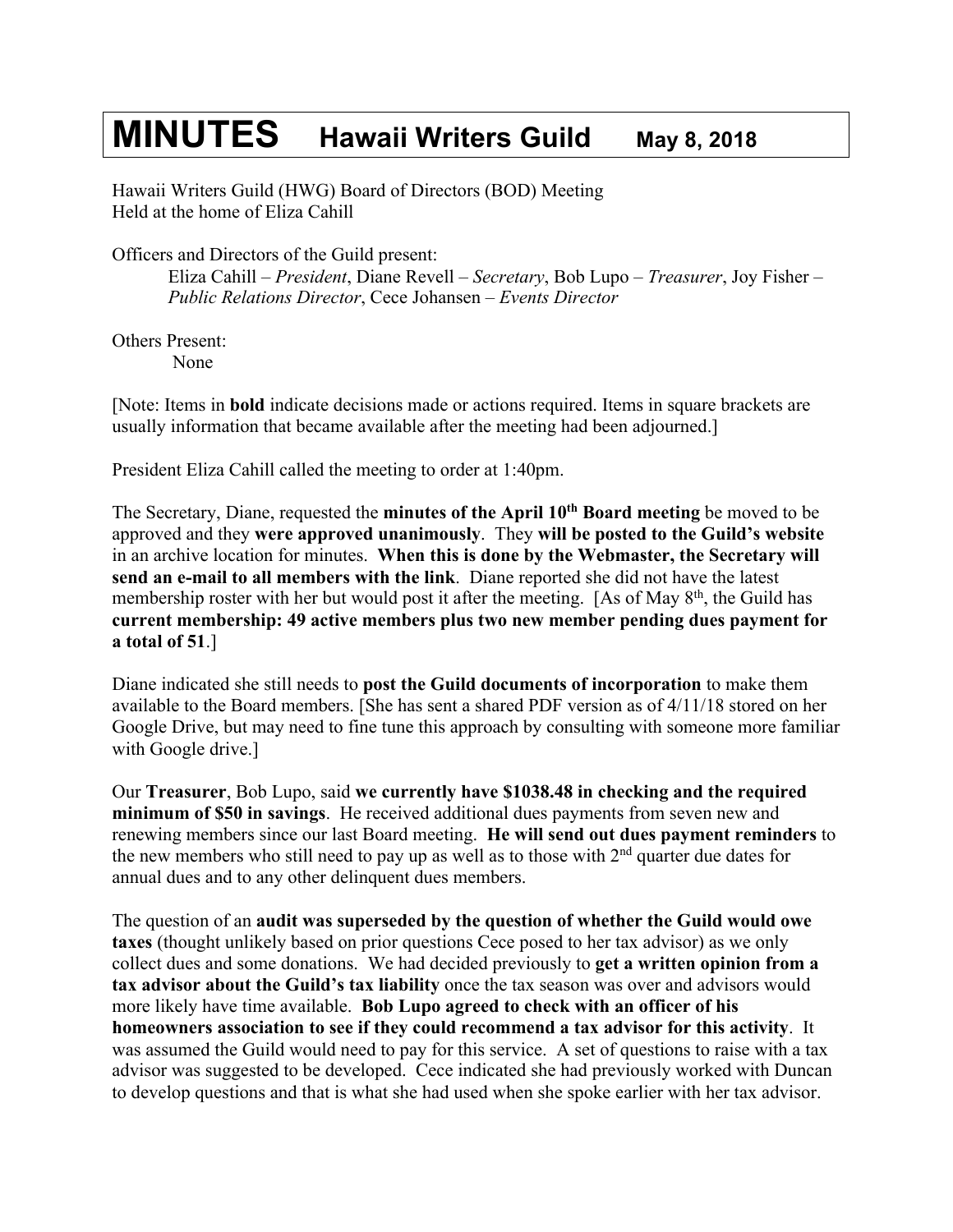**The Treasurer only accepts cash or checks for now though we are looking at the option to allow PayPal or a similar payment application such as Stripe**. This might make it easier for our international member to pay her dues. Diane said she had looked up the costs to be added to a dues payment if PayPal were used. **For PayPal a US transaction of the dues and fees, the total would be \$41.46** (the amount of dues plus 2.9% plus \$0.30), while **for an international transaction using UK as the example, the total would be \$42.03** (4.4% plus 0.20 GBP which is about \$0.27 USD). Once a PayPal Standard Business account is set up, the Guild's website would need to provide a way to link to the means to pay for dues or a donation via our Guild PayPal account. **Eliza was going to check with Duncan to see if he would be able to set up the account and put the link for payments on the website**.

The topic of **developing rules for signature authority that would be incorporated into the Bylaws had been previously raised by Eliza**. This was to be **postponed for Bruce Stern to work after he returns from his vacation around mid-June**. When a draft of this concept is available **Diane would help to put it in Bylaws format.**

## *Committee Reports*:

**Duncan our Webmaster was still out of commission for a while**. Prompted by his absence we decided a policy of backups for each Board member was needed. **Eliza drafted a Guild policy on who covers in the case one of the officers is out of commission temporarily** for vacations or other issues or not performing their assigned Guild role**. She sent it to the Board members for comment and with that feedback and the discussion at the meeting, it was decided to simplify this** to just cover the roles of which officer covers for another in case of absence. **Diane agreed to help draft this simplified version**.

The **Public Relations Director**, Joy, mentioned the purchased **amplifier/mike/recorder for use by the Guild** was the same as one Bryan Furer had bought for use by the Volcano Writers Group. She said **it worked quite well at the May 5th Volcano reading** that included significant participation from members closer to Waimea. There were ups and downs relative to this Volcano reading. The use of the KMC lodging (for those who wanted to attend, but also spend the evening to avoid a late-night return home) was not possible as the KMC along with the Volcanos National Park were temporarily closed due to the recent volcanic activity. So, this and an illness resulted in some of the planned readers from Waimea area cancelling out. But despite another local competing event (Cinco de Mayo) there were about 17 listeners and 5 readers in attendance. **Joy felt it was a very successful event and worth repeating perhaps 2 to 4 times each year and Bryan had agreed to that conclusion**. Jada was unable to attend, so Joy tried to also act as photographer for this event but had yet to check out the photos taken.

**Joy provided information on her April 13th meeting with Nā Leo Public Access TV [Nā Leo TV: http://naleo.tv/] to discuss the training programs they provide to the public**. **Most of the coursework is on-line, but the proficiency tests are conducted at their studio**. One must pay the fee first before being able to access the on-line course work. There are 4 on-line sections, then two practical exams at the studio that are more like a hands-on means to show what the trainee has learned, but with support of their staff to correct any errors. The "final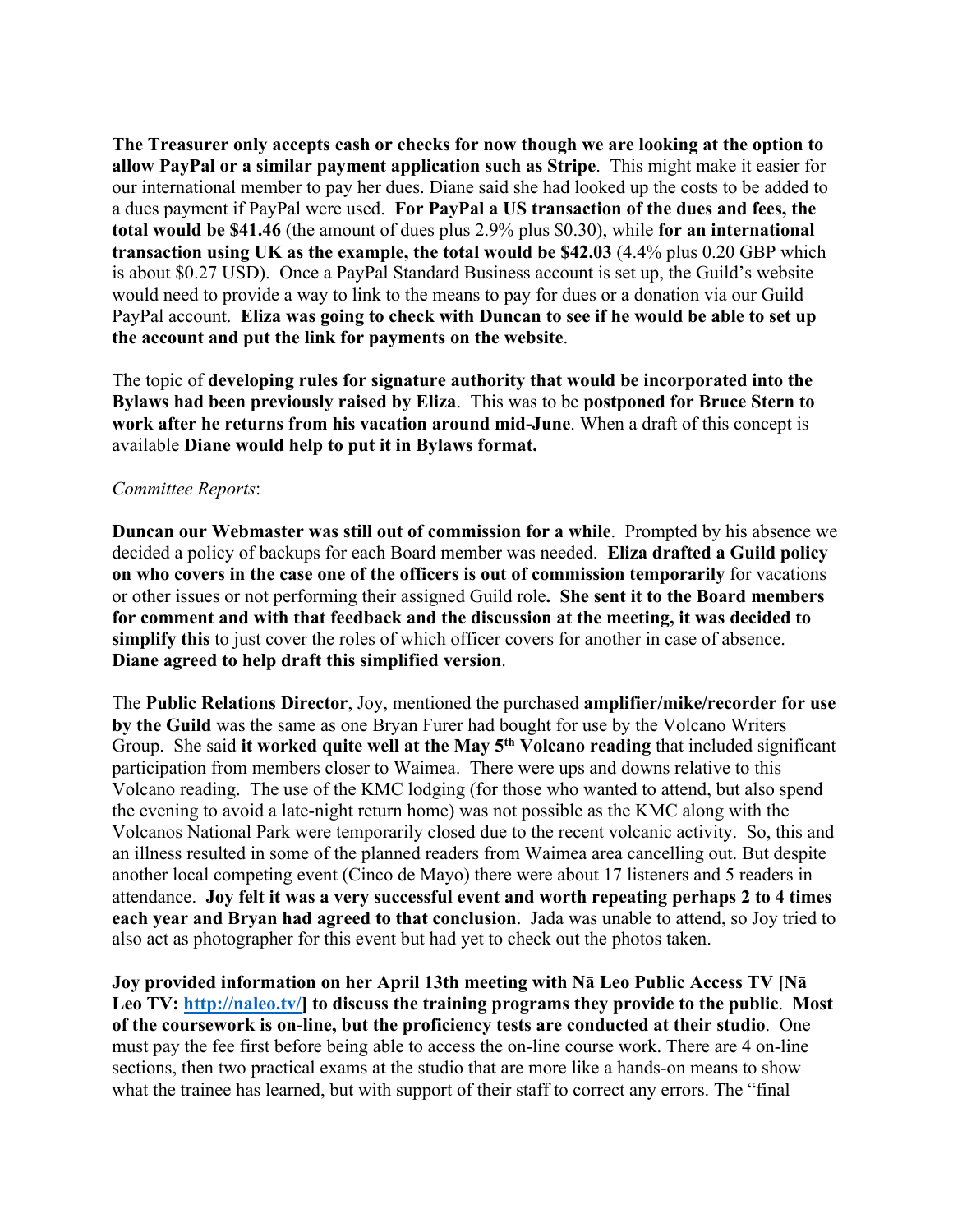exam" is for the trainee to create a Public Service Announcement (PSA). It was explained that a 1 to 5 minute video would require about an hour in the studio to edit it. Once a person produces a PSA, he or she will become certified and can then borrow the equipment from Na Leo with no charge. **It was suggested we could post an advertisement to our members to see if any would like to become certified as proficient and if they committed to record and edit a certain number or hours of our Guild events, we would have the Guild reimburse payments made for the certification** (\$100 or \$50 for seniors). Joy plans to take the classes and become certified with her own funding. **She will draft a write-up of this opportunity for our members to train and participate, provide it to Board members for feedback, then send it to the full membership**. She said once a PSA or other video is created the station will run it at least a couple times and it also then becomes available for use on our Guild website. The station may also use it as filler in their program schedule as needed.

**Cece Johansen, our Events Director, mentioned the next event is the Waimea Lit Nite on June 6th**. **She has also investigated the Christmas in July event at the King Kamehameha Kona Beach Hotel in Kailua-Kona on July 16th** and recommends our participation. **It was agreed the Guild should sponsor a table there.** As a craft fair it is mainly things other than books, so we would stand out as a book related table. She said it would be **helpful if we had a children's book author represented** as people who have visited other of our event tables have often asked about children's books. **Part of the issue will be having representatives on-site early enough to do the table set up by being in Kailua before 7am**. Cece now lives in Kailua-Kona and plans to investigate opportunities at the local Kona public library there to hold author readings. **The annual Hawaii Music and Books Festival was held May 5-6 in Honolulu. This could be a possible future event, but for now it is likely too expensive** for our organization as the fees to participate as well as the need for air travel and accommodations make it so. A booth of  $10'x10'$  with an 8' table and two chairs is \$600 (\$450 if a proven nonprofit) with an additional \$50 if the required insurance is purchased via the festival organization. If electrical power or other equipment needed that would be extra.

She mentioned that the readings Paul Bryant had worked on to hold with the Laupahoehoe librarian ran into some May conflicts, so currently we do not have any readings planed at their library.

**Cece had worked to settle on a date for a workshop** with Lorraine **at Tutu's House and Sam Cudney who had agreed to run one or more workshops,** but as Sam had replied in April he could not do it for the time being and did not provide any future likely dates **this activity with Sam has been dropped** and Lorraine had expressed to Cece no desire to continue to pursue this activity with him. Eliza had spoken with Sam and his main concern had been he would have to develop the course material and wasn't sure how long that could take. If a workshop by Sam is developed and available in the future, the better venue would be the North Hawaiʻi Education and Research Center (NHERC) in Honokaa,

**Eila, Director for North Kohala, was not available for this meeting.** She said previously **she will work for future scheduled readings at the North Kohala Public Library, beginning in late summer**.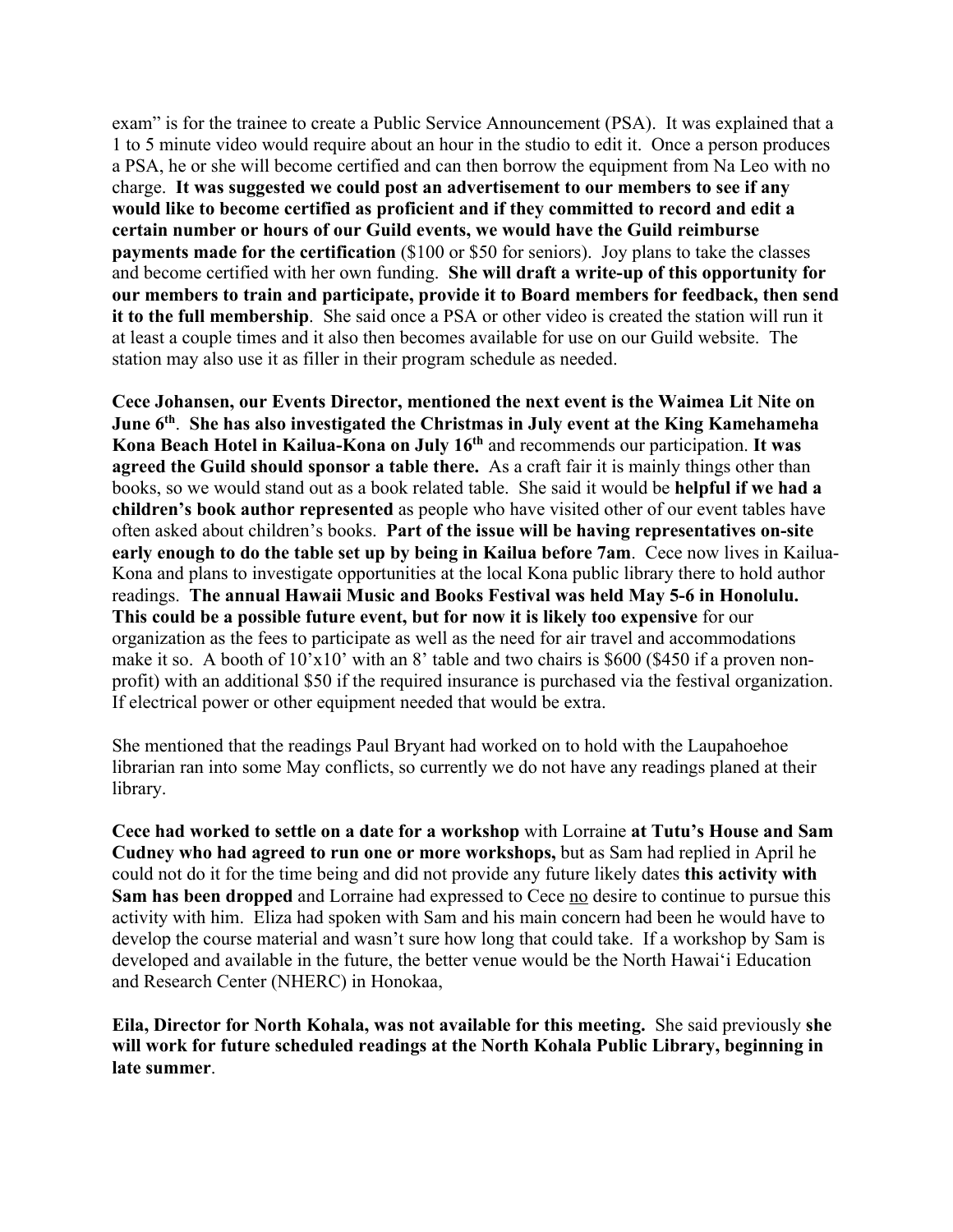**Bryan Furer, Director for South Hawaii, was unable to attend today's meeting**. **The most recent Volcano Writers Group meeting was held Saturday, May 5th with significant participation of other Guild members from other areas of the island** primarily from Waimea. [The next meeting of the Volcano Writers Group will be held May 14<sup>th</sup>.]

**Vice President, Bruce Stern, was unavailable** as he has trips March 31 – May 22, and one in June so will miss Board meetings while away.

**Eliza, President, has done some previous checking into possible venues for Hawaii Poetry Slams,** but **currently recommends this activity be postponed until autumn.** Other activities like the readings and possible workshops are better near-term priorities.

**Eliza will draft a Public Service Announcement about our Guild** for use on KNKR (Kohala North Radio), but is **looking for some inspiration as how to best do that with a sense of enthusiasm**. Any suggestions should be sent her way; **she thought Eila might have some ideas**.

There was no new activity on finding someone who could meet **the need for the "HWG Chat" Google Group moderator. Bruce was going to see if Duncan would be willing and up to setting this up while he was still in recovery**, but not clear if he asked Duncan before Bruce left on vacation or if Duncan felt up to the task for now.

**Eliza did visit two of the Hilo bookstores**. Basically Books did not seem like the best venue for readings of the works of most of our authors as they focus mainly on Hawaiian books versus just books by authors who live in Hawaii. She also visited a mainly used book store and was not sure of the name but felt it would be a good place for placing some Hawaii Writers Guild cards though she did not have any with her to leave behind. Their venue was not set up for readings. [The list of Hilo Bookstores selling used and sometimes also new books include the following: Hilo Bay Books, Still Life Books, Kilauea Books, Big Island Book Buyers.] **Placing of Guild business cards at local bookstores was considered a way to get the word out about the Hawaii Writers Guild to the larger population of the island.**

Joy agreed to contact our member **Mahealani Wendt** as Mahealani had **expressed interest in having a writers group on Maui where she lives that could get together but would like some guidance**. Joy was going to wait for the availability of the April Board Meeting Minutes to proceed. The purpose is to see how best we could help Mahealani. **This would fit with the plan to have some developed processes for use by the Guild**.

Eliza said **having some standard forms/letters/processes for the other things the Guild does**: holding reading events and all that encompasses including a timeline of the sequence, answers to frequently asked questions (FAQ), congratulations e-mails to new members, requests for dues, etc. **Eliza would like the Board members to provide her with a list of these types of things that we could standardize and (if you have them) examples to use**. **Diane suggested she could create a HWG secretary handbook** that would include templates for agendas and meeting minutes.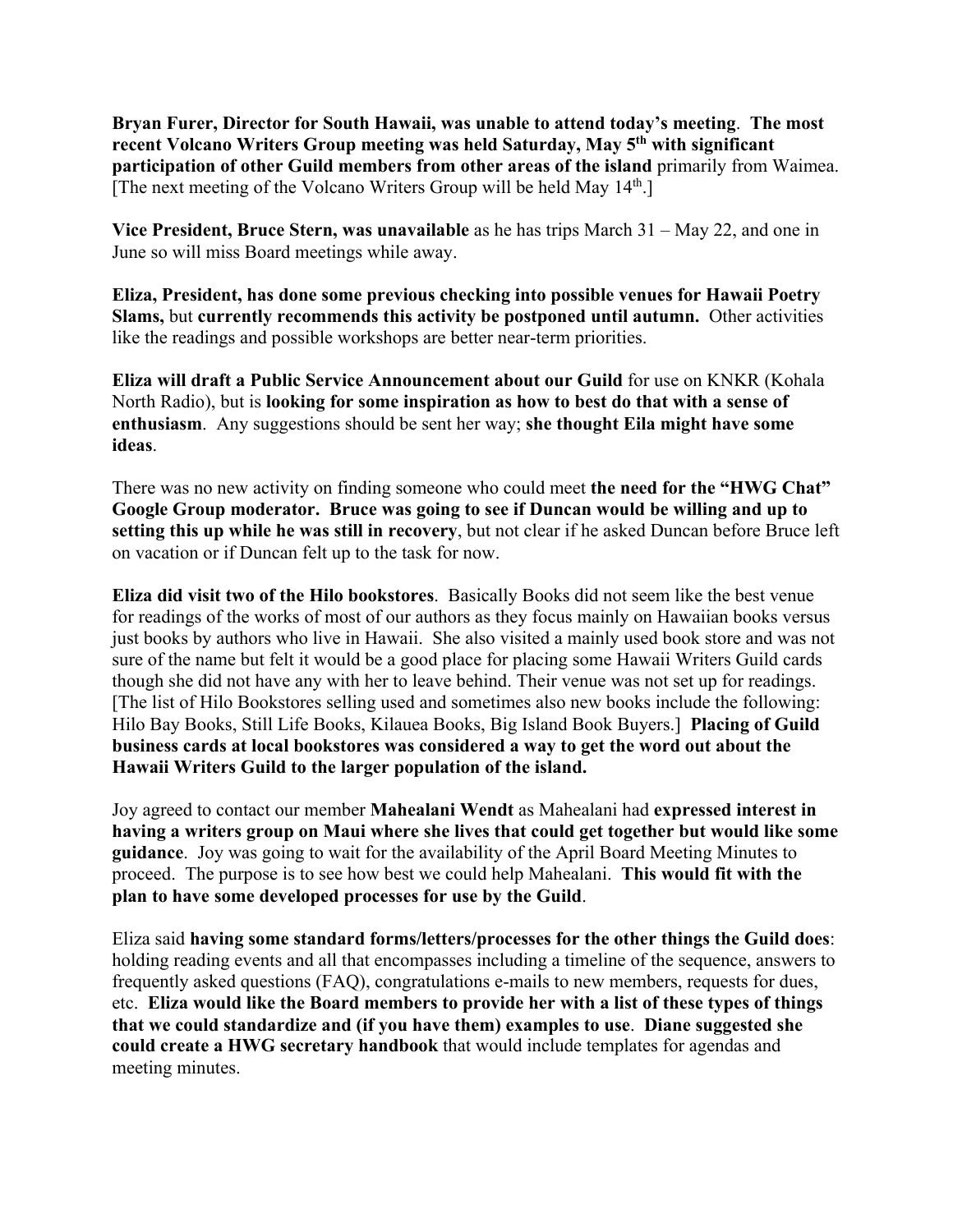## The **next meeting date was set for Tuesday, June 121h at 1:30pm-3:30pm.**

The meeting was adjourned at 3:10pm.

Respectfully submitted, Diane Revell, Secretary

Announcements:

- The **next meeting time and place: Tuesday, June 12h at 1:30pm – 3:30pm at Eliza's home** at 65-1372 Kawaihae Rd. in Waimea.
- **Requests for items to be added to the agenda for the next meeting** should be sent to the President Eliza Cahill at her e-mail address (Fridamagazine@gmail.com) 10-days prior to the next meeting, so **by June 2nd**. The **agenda will be e-mailed June 7th**, five days prior to the meeting.
- Parking Lot:
	- o **The goal had been for the audit of the HWG finances be completed no later than February 28th, but this was delayed again with focus on determination of tax status taking precedence**. **Who:** Form an audit committee **Due Date:** Within a month after determination of the Guild's tax status
	- o **Find a tax advisor for a written determination of the Guild's tax liability**. Who: Bob Lupo **Due Date:** June 12<sup>th</sup>
	- o Place the **Events Nomination Form and filled-in example on HWG Website** for members' use. **Send out a notice when it is available**. **Who:** Duncan Dempster **Due Date:** TBD
	- o **Draft a set of signature authority rules**. Have the Secretary help in putting them into Bylaws appropriate edits. **Who:** Bruce Stern/Diane Revell **Due Date:** June 22nd.
	- o **Establish a Guild policy on who covers in the case one of the officers or directors is out of commission** temporarily for vacations or other issues. **A) Who:** Eliza Cahill will draft and send out for review **Due Date:** Draft and feedback *Completed May 8th* **B) Who**: Diane Revell to wordsmith based on results of May 8th meeting. **Due Date**: June 12th